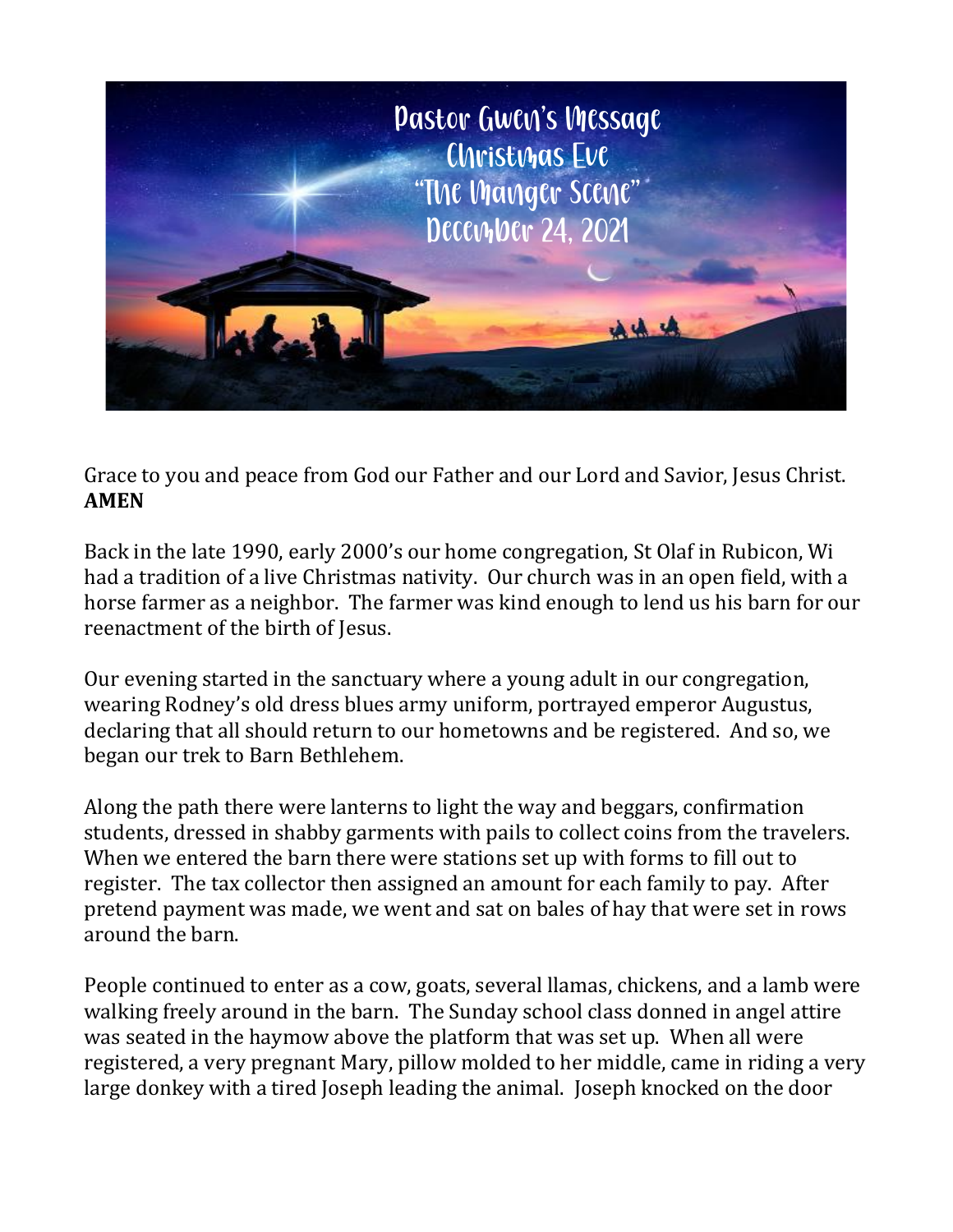after he helped Mary on the stage. An innkeeper made it known that there was no room in the inn.

The couple then made their way to the other end of the stage where a few animals were laying. In the middle of the platform was a feeding trough. A manger if you will. Soon Mary lost her pillow and held in her arms the youngest member of the congregation. The baby was born. And one year in particular, a rooster crowed at just the right moment, and all was silent. Mary laid the little one in the feeding manger. Music resounded for this happy occasion, that a baby had been born. A baby that was the Messiah, God's only Son, our Lord. The night ended as we sang praises to our newborn King, and it felt like Joy to the World could be heard for miles. It was a surreal experience that I will never forget, a very powerful reenactment of the manger scene we have all come to know and love.

Our nativity scene depicted in the Gospel of Luke is the best we have, to give us an idea of what happened that night so long ago. The best feel for what the manger scene was really like. I hope you too have had meaningful experiences with the manger and the birth of Jesus, whether in your home, another church, a neighbor's yard or possibly a live nativity you have attended in the past.

The manger scene is an important one. If you can think with me for a few minutes about what it might have looked like. One thing we notice is that Mary, Joseph, the shepherds, and the animals present, they are all looking in the same direction. They are all looking at the manger, at the baby lying in the feed trough. All attention is on the little boy just born in that barn. All eyes are on Jesus.

Did you ever wonder what Joseph was thinking about as he looks down at this infant? He probably is recalling what the angel had told him earlier in a dream, that this child was not conceived from any man, but from the Holy Spirit. God is physically the father of the baby, not Joseph. Joseph is probably thinking about his responsibilities of taking care of this holy child. Joseph is probably remembering that the angel had told him that this child should be named Jesus, because he would save his people from their sins. As Joseph looks into that manger, I am sure that he had some questions, like, "How in the world am I supposed to be the stepfather to the son of God? And how on earth is this baby going to take away sins? How is this all going to work?"

And then Mary. What is she thinking as she looked down at her newborn son? She is remembering what the angel Gabriel had said to her too. He told her that this baby would be called the Son of the Most High. God would someday give this child the throne of David. He was going to be a king and he would reign forever and ever. I am pretty sure Mary is thinking about what her cousin, Elizabeth had said to her, that she, Mary was blessed to be this mother of the Lord. And Mary looks down at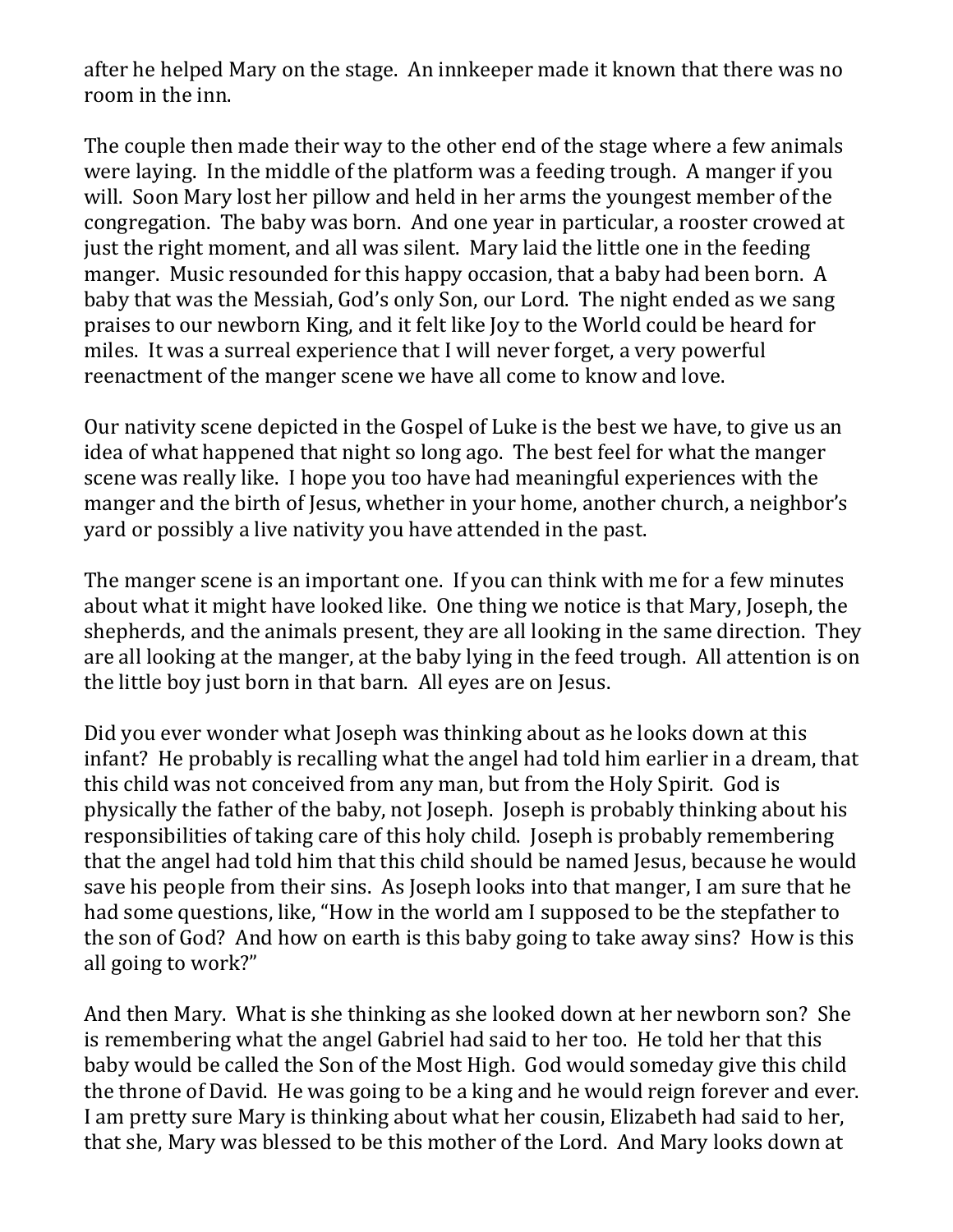the manger, she probably had many questions too? How am I supposed to raise the Son of God? And when will he become a king? How will he reign forever since no one lives forever? How is that all going to work?

And we cannot neglect the shepherds who had just arrived from tending their flocks in the fields nearby. What are they thinking as they see this infant laying in a manger? They too are remembering what the angel had said to them, that this little infant is the Christ, the one that God has been talking about for thousands of years in the Scriptures. This little child is the Lord, Jehovah. He is the one who brings peace on earth. And there he is lying in the manger, just as the angel said he would be. But as those shepherds look at the child, I wonder if they had questions too, questions like: How can this little baby be the Christ? Wasn't the Christ supposed to be greater than this? Shouldn't the Lord be born in a palace and not in a stable? Why is it this way? How would he bring peace to their earth? How is this all going to work?

I am sure that there were lots of questions in the minds of all those present that night in the stable on the first Christmas Eve. One thing is missing though. YOU! You are missing from the scene. You see through the Word of God, through the eyes of faith and are transported to the manger scene two thousand years ago. Imagine what it would have been like to be there, literally go back in time and stand with Mary and Joseph and the shepherds in the barn in Bethlehem.

Would you want to see into that manger? How close would you get to baby Jesus? Would you greet Mary and Joseph as ordinary people? Would the shepherds seem rather rough around the edges? Would it be smelly around the animals? Would there be unfamiliar noises? But other in than in our imaginations, we cannot go back. We cannot go back to innocence of the virgin birth, as we know the whole story. We know how things are going to work out.

We are Christians who know not just this beginning but also the rest of the story of Jesus. We know that this baby will grow up in the home of Mary and Joseph. We know that he will learn to be a carpenter. We know that he will someday preach to crowds that followed him. We know that not all people will believe him. We know that he will perform many miracles. We know that even his disciples will desert him. We know that he will hang on a cross and die. And most importantly, this infant child will grow up to raise from the dead and ascend into heaven and rule forever as King of all creation.

Wouldn't you like to go back to that manger scene and tell Mary, Joseph, and those shepherds the whole story. But I doubt that they would believe you. There are just